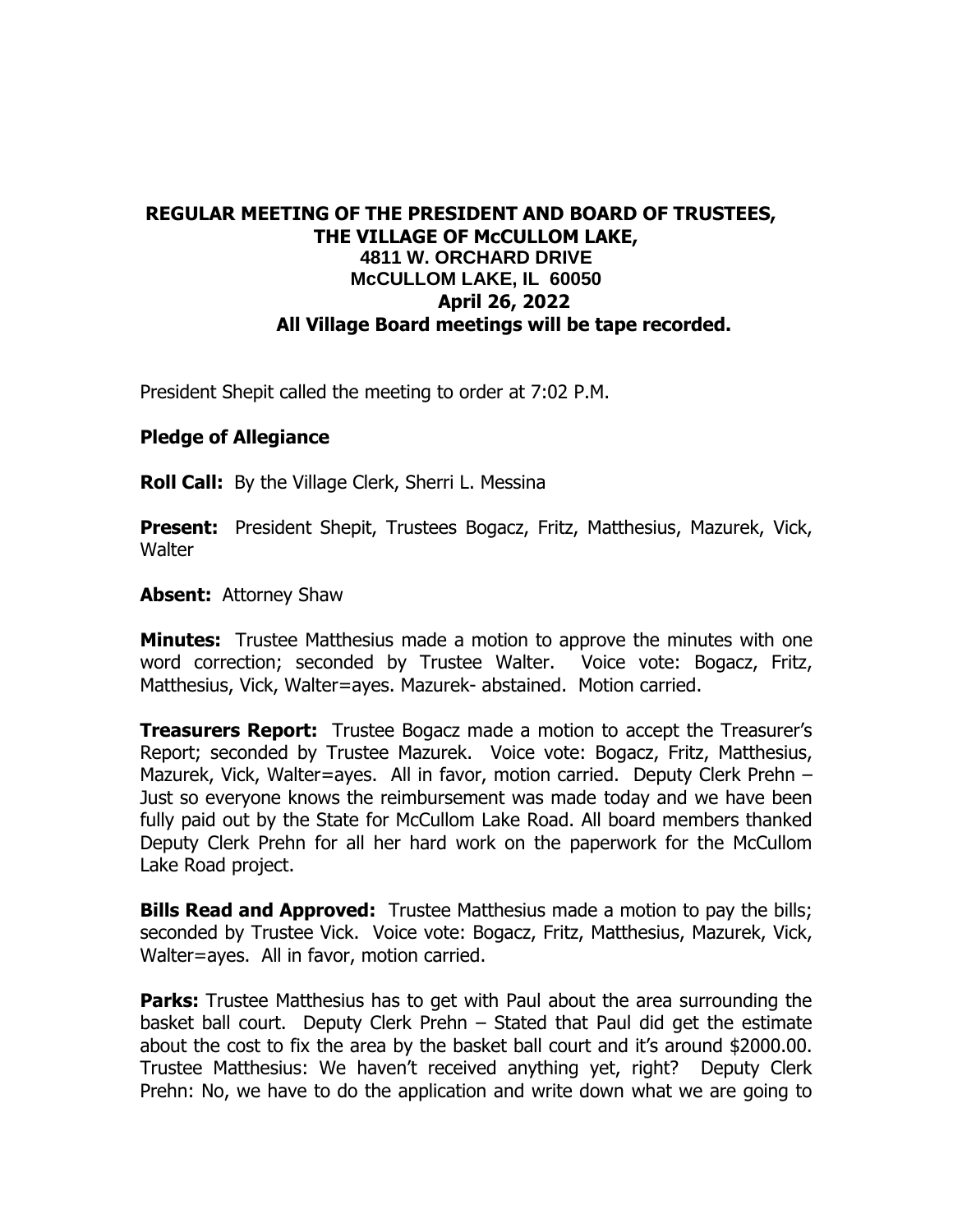use it for. President Shepit – Are they just talking about putting dirt there or putting a drain in? Deputy Clerk Prehn: No, sod. President Shepit: Well then the water isn't really going to drain. Deputy Clerk Prehn: They're planning on putting a swale in there and there's a drain on the other side. Trustee Walter: It needs to be dug up. Deputy Clerk Prehn: I did talk to our grant manager for this grant. He said that if Paul could do the work we don't have to pay the prevailing wage because he is our employee and volunteers can also help and be included as part of the labor so we could use most of the \$30,000. If we were to hire someone just to do fencing on the back stop and it's under \$10,000 it would be called a micro-purchase. This money is not available until the State's next fiscal year which is in July.

**Blight:** Trustee Walter has noticed some interior roads have potholes and low shoulders. Trustee Matthesius: I've noticed Paul has been out there filling in potholes.

**Communications:** President Shepit received something from Com-Ed on what they are calling the Energy Infrastructure Modernization Act or EIMA and preparing the grid infrastructure to support the growing demand of electric vehicles. Because of all the anticipated future use of power/electric they are talking about if approved Com-Ed's distribution rates will increase about \$2.20 per month for the average residential customer, however, the ICC is reviewing a proposal to advance to customers \$65 million in deferred income tax benefits, which would offset .82 cents in monthly delivery charge increase. So because of having to change the infrastructure for the electric cars everyone is going to pay for it. Trustee Matthesius did they mention anything about the lights or are they just going to wait? President Shepit: That should all be taken care of it's already in the works. We have already sent them everything and they are supposed to be changing everything out. Not sure if it's going to be done this year or if it will fall into next year.

**Audience:** Glenn Gates: When his son Brian became a certified Arborist he had come around and tagged these trees in the Village that are all dangerous now, and these trees are rotten. When they did that he said now that the trees are no longer considered an act of God when they fall down, they will be the land owner's responsibility. Deputy Clerk Prehn: They weren't tagged the lady actually called today and he (Brian) had just given her a note from a pad of paper it was not an official Arborist letter. Glenn: So are the land owners now responsible for these trees when they go down now and the land owners would have to pay the damages? Deputy Clerk Prehn: Yes, if the tree was dead. If it's a live tree it is considered an act of God. Deputy Clerk Prehn: Does anyone know who started Greener Lawn? The fee has gone up a lot for fertilizer. Paul doesn't think we really need it and that it doesn't do much for the crab grass.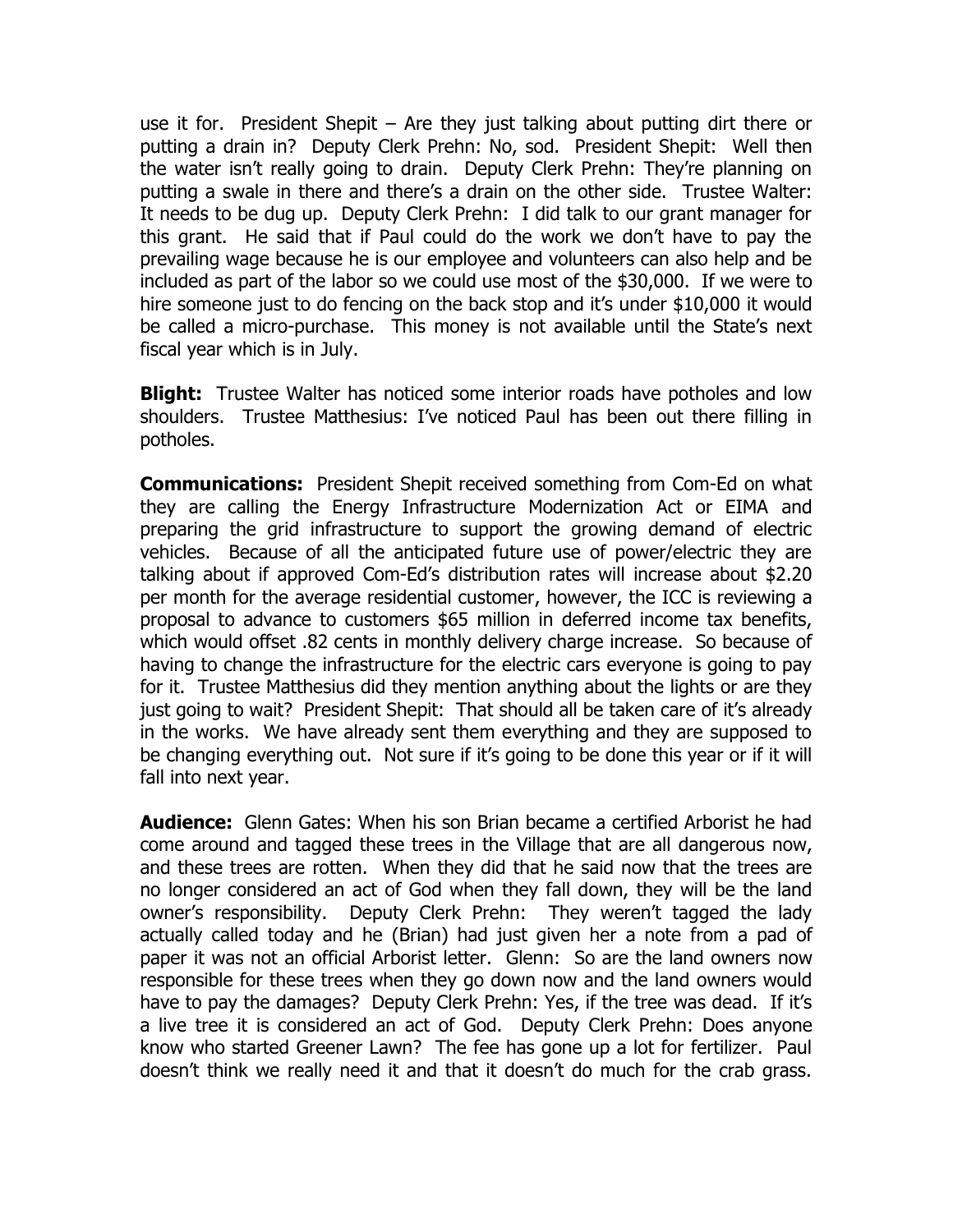Trustee Walter: Well we could skip a year. All board members agreed to skip the fertilization for a year.

Deputy Clerk Prehn: So for next year there are a few people in the Village with vehicles stickers that they do not want to display the stickers for security and safety reasons. So we can either remove McCullom Lake off of the stickers and just use a plain sticker. There have been some residents who jog around the Village and then come down to the office to say these people don't have Village stickers. Our police department has told the resident that comes to the Village to complain; that there are specific reasons why these people are not displaying the stickers. If the police department has a list of those specific residents that do not display their stickers it's really no one else's business to know why. They've purchased their stickers, and they are on the list to not have to display them. Our Ordinance states that they must be displayed. Trustee Bogacz: Then our Ordinance needs to be changed to state there are certain circumstances when a vehicle sticker does not have to be displayed. Deputy Clerk Prehn: Then we can either change the design for next year to not have the name of the Village on it or change the Ordinance.

Deputy Clerk Prehn: We did get approval to use MFT RBI funds for the roads with the additional \$50,000 for McCullom Lake Road.

**New Business:** Ordinance Amending Section 6.5-35 of the Municipal Code of McCullom Lake, McHenry County, IL (Video Gaming Act). Trustee Bogacz made a motion to approve Ordinance #545 An Ordinance Amend Section 6.5-35 Of the Municipal Code of McCullom Lake, McHenry County, IL; seconded by Trustee Walter. Voice vote: Bogacz, Fritz, Matthesius, Mazurek, Vick, Walter=ayes. All in favor, motion carried.

**Discussion:** Review Comcast Quote to Include Phone Lines. Trustee Walter: He was thinking about revenue when he saw Comcast and didn't they want to put up an antenna off of our antenna? Clerk Messina: I believe you do get revenue for that. Deputy Clerk Prehn: Basically right now we are averaging around \$520.00 for internet and cable a month. So this proposal is for higher speed, free cable and for 5 (five) phone lines for \$264.75. Trustee Fritz: That's a no brainer.

Trustee Fritz made a motion to accept the proposal; seconded by Trustee Mazurek. Voice vote: Bogacz, Fritz, Matthesius, Mazurek, Vick, Walter=ayes. All in favor, motion carried. Deputy Clerk Prehn: There is that 911 line outside so there might be an additional charge so I will let the board know at the next meeting.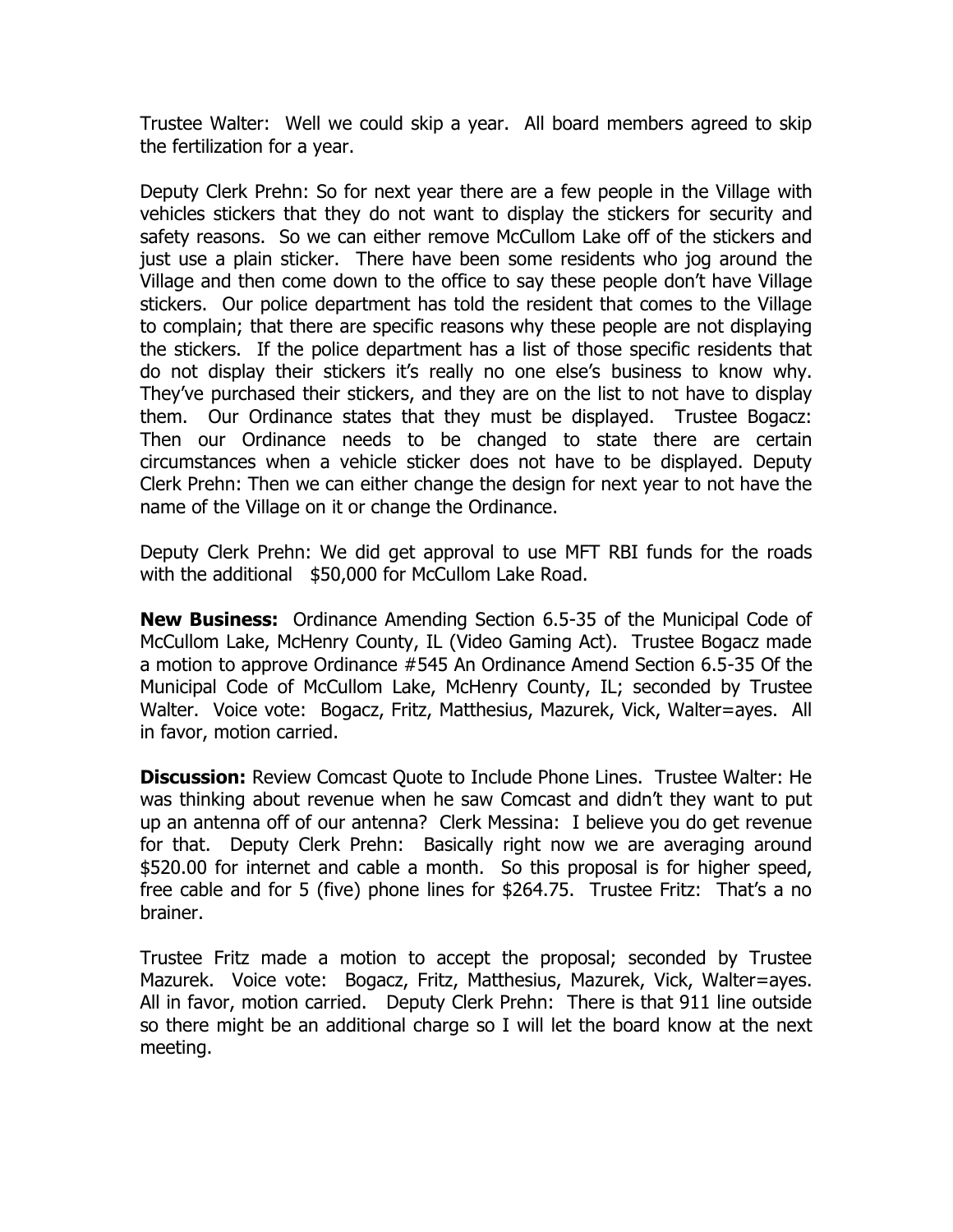Trustee Vick: Why is the garbage not getting picked up? Clerk Messina: This was talked about at the last meeting too. Deputy Clerk Prehn: RLS has taken over Prairieland and you will be receiving a letter with your next bill so please open it. So if you are on auto-pay you are going to have to switch your account. They have relocated their office. Trustee Vick: His garbage and multiple neighbors have not had their garbage picked up, what is going on and why are they coming at all different hours.

Neighbors Helping Neighbors – Trustee Fritz: We had an excellent Easter Egg Hunt. It lasted a little over 3 minutes.

May 15<sup>th</sup>, 2022 Golf Cart Poker Run – An all you can eat breakfast is being planned. Sign up will be at the Knoll and you must be signed up before noon.

June  $11^{\text{th}}$ , 2022 is the next Smoke Out at the Knoll at 4:00 P.M.

Trustee Matthesius asked President Shepit if Neighbors Helping Neighbors is still allowed to store their Christmas decorations up in the attic because they are receiving some flack about it. Trustee Bogacz came to the Village this morning and met with Paul. Trustee Vick: Is there room? President Shepit: It needs to be straightened some. The storage up there is for the Village, the Police Department and the Office and those items need to be accessible as far as keeping it organized. Trustee Bogacz: The Neighbors Helping Neighbors stuff is back in the corner and not out of order but there is other stuff that is out of order and I understand the need for shelves but I feel a plan needs to be put in place and how the shelves will be built but we could maybe work around that because the person demanding this might just go up there and do their own thing. Deputy Clerk Prehn: I was told that it is the Clerk's job and my job to clean that attic. Clerk Messina: I have never been approached about cleaning the attic. President Shepit: He needs to back off. Trustee Bogacz: He definitely needs to back off. Trustee Mattheisus: My recommendation is, if we are allowed to keep the stuff up there we need to put shelving in, we need to get all of Neighbors Helping Neighbors up there and we need to consolidate and get rid of some stuff. Trustee Bogacz: We are being told that we have to get our stuff out of there. Trustee Vick: I don't think that any one on the board cares that the Neighbors Helping Neighbors stuff is being kept up there because they do a lot of good for the Village and nobody can tell you that you can't keep it up there unless it's Marilyn. Trustee Bogacz: Our concern is that this person will go up there and do what he damn well pleases. President Shepit: Maybe that's why it's a mess up there? President Shepit will address this matter and there are other matters that have been brought up by this individual on what she should be doing and other board members should be doing that also needs to be addressed. Trustee Matthesius: So is Neighbors Helping Neighbors allowed to keep their stuff up there? President Shepit: Yes.